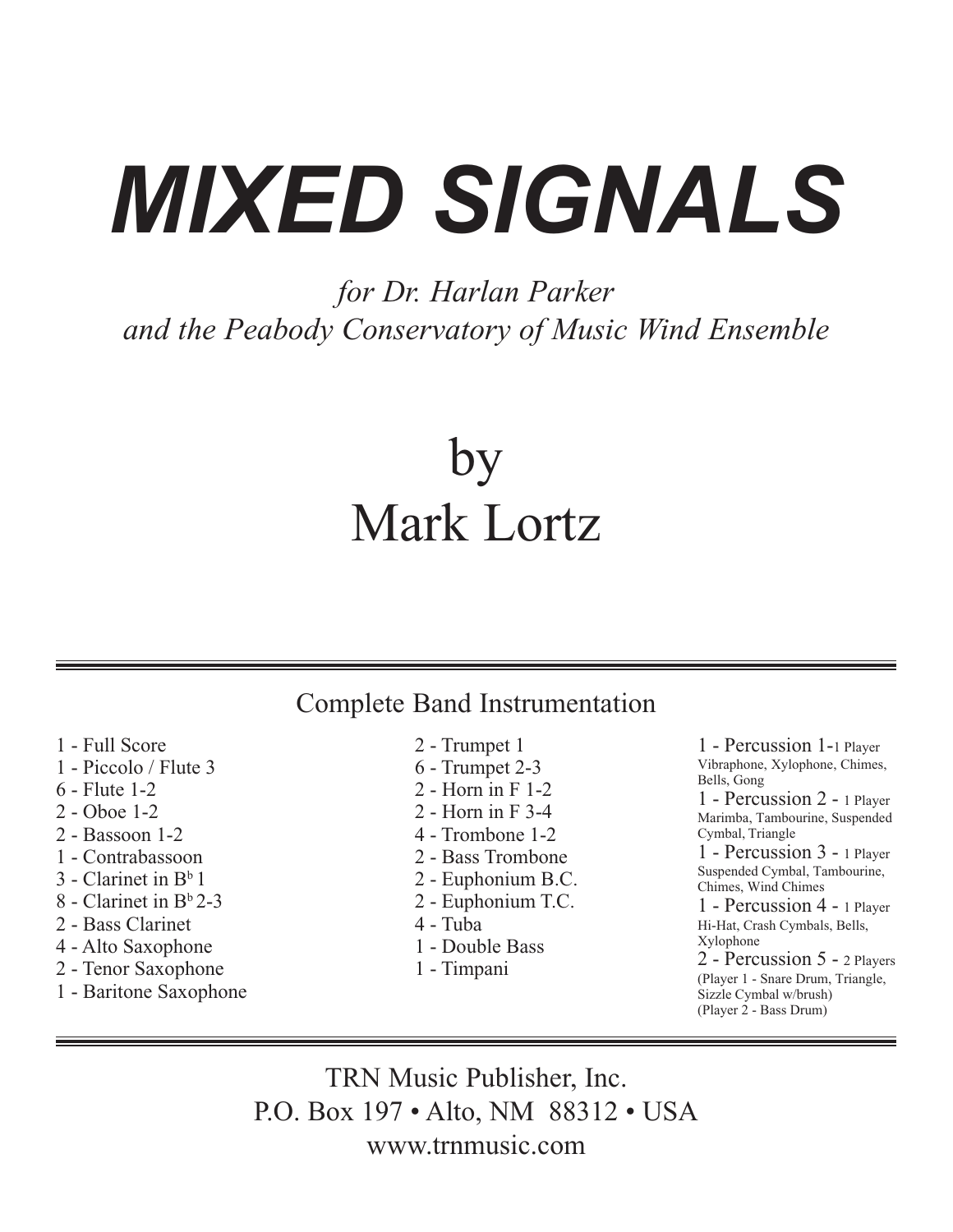**Score**



**MARK LORTZ**

|                                                                      |                        | Allegro ( $\sqrt{ }$ . = 152) |  |                                                                         |     |                      |     |                        |     |                |
|----------------------------------------------------------------------|------------------------|-------------------------------|--|-------------------------------------------------------------------------|-----|----------------------|-----|------------------------|-----|----------------|
| Piccolo/Flute 3                                                      |                        |                               |  |                                                                         |     |                      |     |                        |     | $\frac{12}{8}$ |
|                                                                      |                        |                               |  |                                                                         |     |                      |     |                        |     |                |
| Flute $\frac{1}{2}$                                                  |                        |                               |  |                                                                         |     |                      |     |                        |     | $\frac{12}{8}$ |
|                                                                      |                        |                               |  |                                                                         |     |                      |     |                        |     |                |
| Oboe $\frac{1}{2}$                                                   |                        |                               |  |                                                                         |     |                      |     |                        |     | $\frac{12}{8}$ |
|                                                                      |                        |                               |  |                                                                         |     |                      |     |                        |     |                |
| Bassoon $\frac{1}{2}$                                                |                        |                               |  |                                                                         | Ķ   |                      |     |                        | \$į | $\frac{12}{8}$ |
|                                                                      |                        |                               |  |                                                                         |     |                      |     |                        |     |                |
| Contrabassoon                                                        |                        |                               |  |                                                                         |     |                      |     |                        |     | $\frac{1}{8}$  |
|                                                                      |                        |                               |  |                                                                         |     |                      |     |                        |     |                |
| Clarinet in $\mathrm{B}\flat$ 1                                      |                        |                               |  |                                                                         |     |                      |     |                        |     | $\frac{12}{8}$ |
|                                                                      |                        |                               |  |                                                                         |     |                      |     |                        |     |                |
| Clarinet in B $\frac{1}{2}$ -3                                       |                        |                               |  |                                                                         |     |                      |     |                        |     | $\frac{12}{8}$ |
|                                                                      |                        |                               |  |                                                                         |     |                      |     |                        |     |                |
| <b>Bass Clarinet</b>                                                 |                        |                               |  |                                                                         | -6  |                      |     |                        | ₫ä  | $\frac{12}{8}$ |
|                                                                      |                        |                               |  |                                                                         |     |                      |     |                        |     |                |
| Alto Saxophone                                                       |                        |                               |  |                                                                         |     |                      |     |                        |     | $\frac{1}{8}$  |
|                                                                      |                        |                               |  |                                                                         | \$į |                      | 13  |                        | \$į |                |
| Tenor Saxophone                                                      |                        |                               |  |                                                                         |     |                      |     |                        |     | $\frac{12}{8}$ |
|                                                                      |                        |                               |  |                                                                         |     |                      |     |                        | -ti |                |
| Baritone Saxophone                                                   |                        | Allegro ( $\Box$ = 152)       |  |                                                                         |     |                      |     |                        |     | $\frac{12}{8}$ |
| Trumpet 1                                                            |                        |                               |  |                                                                         |     |                      |     |                        |     | $\frac{12}{8}$ |
|                                                                      |                        |                               |  |                                                                         |     |                      |     |                        |     |                |
| Trumpet 2-3                                                          |                        |                               |  |                                                                         |     |                      |     |                        |     | $\frac{12}{8}$ |
|                                                                      |                        |                               |  |                                                                         |     |                      |     |                        |     |                |
| Horn in $F$ 1-2                                                      |                        |                               |  |                                                                         |     |                      |     |                        |     | $\frac{12}{8}$ |
|                                                                      |                        |                               |  |                                                                         |     |                      |     |                        |     |                |
| Horn in F 3-4 $\,$                                                   |                        |                               |  |                                                                         | K   |                      |     |                        | \$į | $\frac{12}{8}$ |
|                                                                      |                        |                               |  |                                                                         |     |                      |     |                        |     |                |
| Trombone $\frac{1}{2}$                                               |                        |                               |  |                                                                         | Ķ   |                      |     |                        |     | $\frac{12}{8}$ |
|                                                                      |                        |                               |  |                                                                         |     |                      |     |                        |     |                |
| <b>Bass Trombone</b>                                                 | ッ                      |                               |  |                                                                         |     |                      |     |                        |     | $\frac{12}{8}$ |
|                                                                      |                        |                               |  |                                                                         |     |                      |     |                        |     |                |
| Euphonium                                                            | $9 + 1$                |                               |  |                                                                         |     |                      |     |                        |     | $\frac{12}{8}$ |
|                                                                      |                        |                               |  |                                                                         |     |                      |     |                        |     |                |
| Tuba                                                                 | ッ<br>$P_{1}$           |                               |  |                                                                         |     |                      | 13  |                        |     | $\frac{12}{8}$ |
|                                                                      |                        |                               |  |                                                                         |     |                      |     |                        |     |                |
| Double Bass                                                          | $\mathbf{\mathcal{P}}$ |                               |  |                                                                         |     |                      |     |                        | tį  | $\frac{12}{8}$ |
|                                                                      |                        | Allegro ( $J = 152$ )         |  |                                                                         |     |                      |     |                        |     |                |
| Timpani                                                              | $9 - 1$                |                               |  |                                                                         | ⊨ģ  |                      | -12 |                        | ₫ä  | $\frac{1}{8}$  |
|                                                                      |                        |                               |  |                                                                         |     |                      |     |                        |     |                |
| Percussion 1<br>1 Player<br>(Vibraphone, Xylophone,                  |                        |                               |  |                                                                         |     |                      |     |                        |     | $\frac{12}{8}$ |
| Chimes, Bells, Gong)                                                 |                        |                               |  |                                                                         |     |                      |     | Marimba w/Hard mallets |     |                |
| Percussion 2<br>1 Player<br>(Marimba, Tambourine,                    |                        |                               |  |                                                                         |     |                      |     |                        |     | $\frac{12}{8}$ |
| Suspended Cymbal, Triangle)                                          |                        |                               |  |                                                                         |     |                      | m f |                        |     |                |
| Percussion 3<br>1 Player<br>(Suspended Cymbal, Tambourine            |                        |                               |  | Hi-Hat                                                                  |     |                      |     |                        |     | $\frac{12}{8}$ |
| Chimes, Suspended Cymbal, Wind Chimes)<br>Percussion 4               |                        |                               |  |                                                                         |     |                      |     |                        |     |                |
| 1 Player<br>1 Player<br>(Hi-Hat, Crash Cymbals,<br>Bells, Xylophone) |                        | Snare Drum                    |  | $\frac{mp}{2}$                                                          |     |                      |     |                        |     | $\frac{12}{3}$ |
|                                                                      |                        | $\geq$                        |  | . . <i>.</i> .                                                          |     | $\overrightarrow{v}$ |     |                        |     | 42             |
| Percussion 5<br>$2$ Players:<br>(Player 1 - Snare Drum,              |                        | $\boldsymbol{p}$              |  | Copyright © MMIX TRN Music Publisher, Inc.                              |     |                      |     |                        |     |                |
| Triangle, Sizzle Cymbal w/Brush)<br>(Player 2 - Bass Drum)           | TRN 2009 Grade 5       |                               |  | All Rights Reserved. International Copyright Secured. Printed in U.S.A. |     |                      |     |                        |     |                |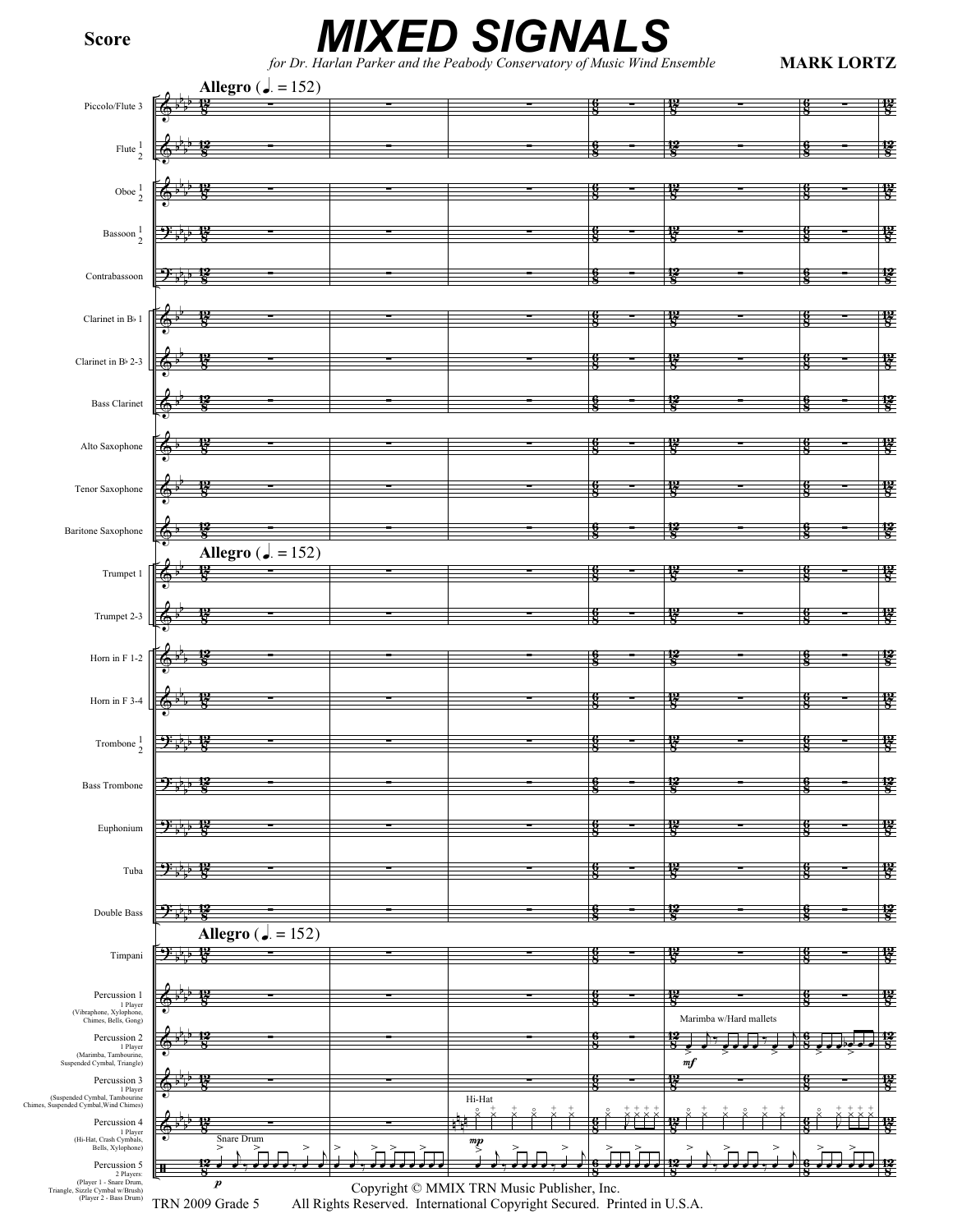#### Mixed Signals - 2

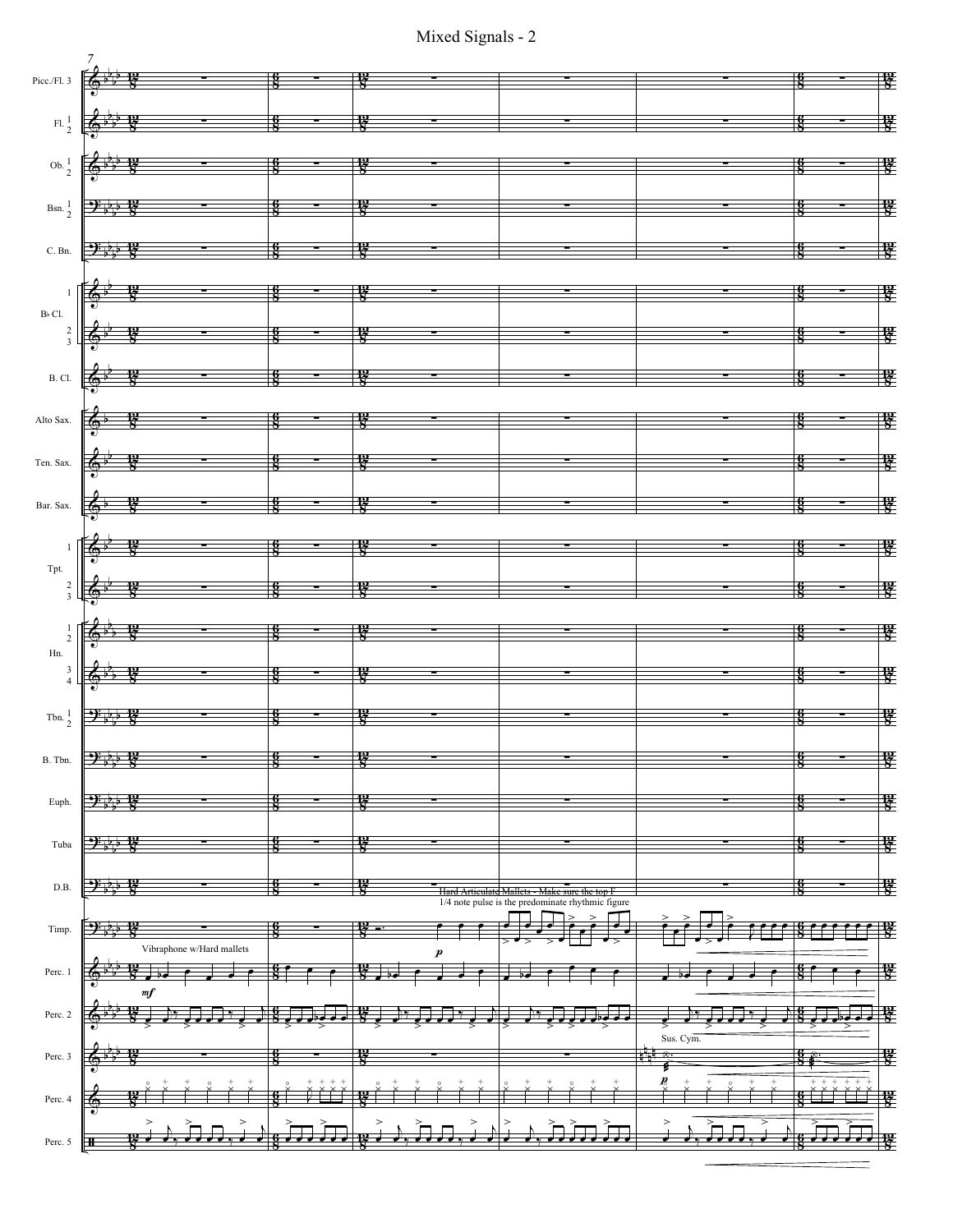

#### Mixed Signals - 3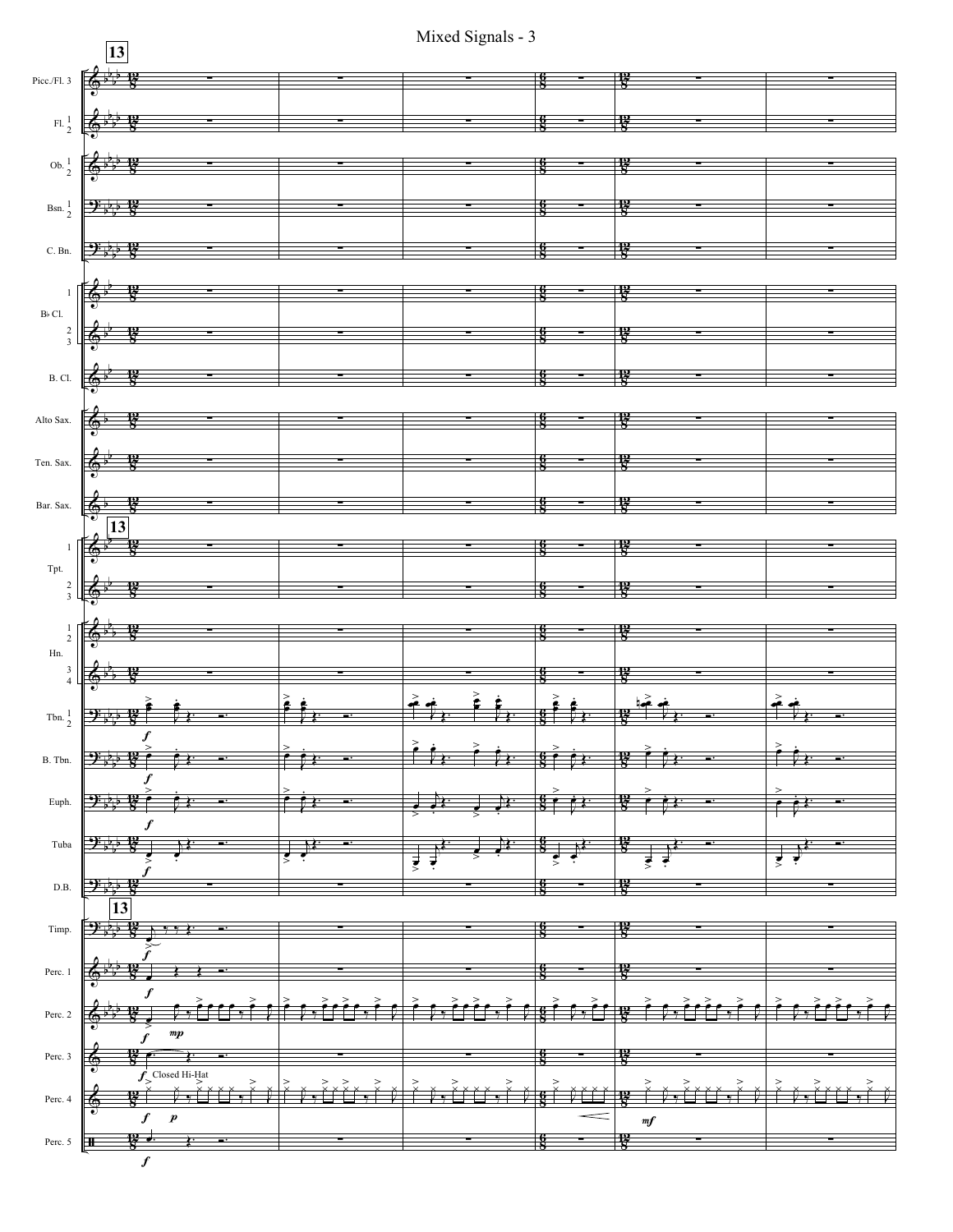#### Mixed Signals - 4*19* l, **21** i<br>F  $\overline{a}$ l,  $\overline{a}$  $\overline{a}$  $\overline{a}$  $\overline{a}$  $\overline{a}$  $\overline{a}$  $\overline{1}$ 6 4 l, i<br>h  $\overline{a}$  $\frac{1}{2}$ l,  $\overline{a}$  $\overline{a}$  $\overline{a}$  $\overline{a}$  $\overline{a}$  $\overline{a}$ i, ĝ 175 l,  $\frac{1}{2}$ ,<br>c <u>18</u> Ļ  $\overline{a}$  $\overline{a}$  $\overline{ }$  $\overline{a}$  $\overline{a}$  $\overline{a}$  $\overline{1}$ ģ  $\phi$  $\frac{2}{\sqrt{2}}$  $\frac{1}{\sqrt{2}}$ *a2*  $\frac{9}{2}$  $\overline{c}$  $10^{11}$ l,  $\geq$ l<br>5 . .  $\frac{1}{2}$  $\pm$ ļ 6 ķ  $\frac{1}{2}$  $\equiv$  $\frac{1}{\sqrt{2}}$  $\overline{\mathbf{e}}$  $\sum_{n=1}^{\infty}$  $\frac{2}{\sqrt{2}}$  $\frac{1}{\sqrt{1-\frac{1}{2}}}\left\{ \frac{1}{\sqrt{1-\frac{1}{2}}}\right\}$  $\overline{a}$  $\frac{12}{5}$ i,  $\geq$  $\frac{1}{2}$  $\overline{a}$  $\overline{a}$  $\frac{1}{2}$   $\frac{1}{2}$  $\pm$ l, 6  $\overline{1}$  $\vec{\bullet}$  $\overline{f}$  $\overline{a}$  $\overline{a}$ <u>12</u> l,  $\overline{a}$  $\overline{a}$  $\overline{ }$  $\overline{a}$  $\overline{a}$  $\overline{a}$ ġ 6 l, ,<br>c -<br>10 Ļ  $\overline{a}$  $\overline{a}$  $\overline{ }$  $\overline{a}$  $\overline{a}$  $\overline{a}$

9

Picc./Fl. 3

Fl.  $\frac{1}{2}$ 

Ob.  $\frac{1}{2}$ 

Bsn.  $\frac{1}{2}$ 

C. Bn.

 $B \flat$  Cl.

1

2 3

ģ

ķ

| B.Cl.                                           | $\spadesuit$                |                 | ⊖                              |                              | $\overline{\mathbf{e}}$                |                                                    |
|-------------------------------------------------|-----------------------------|-----------------|--------------------------------|------------------------------|----------------------------------------|----------------------------------------------------|
| Alto Sax.                                       | $\frac{1}{2}$               | g               | $\frac{42}{8}$                 |                              |                                        |                                                    |
| Ten. Sax.                                       | 臺                           |                 | $\frac{12}{8}$                 |                              |                                        |                                                    |
| Bar. Sax.                                       | $\hat{\mathbb{P}}$          |                 |                                | ø.                           | $\overline{\bullet}$                   |                                                    |
|                                                 |                             |                 | $\overline{21}$                |                              |                                        |                                                    |
|                                                 |                             |                 |                                |                              |                                        |                                                    |
| $\operatorname{\mathsf{Tpt}.}$<br>$\frac{2}{3}$ | 6                           | ÿ               |                                |                              |                                        | $\stackrel{\textstyle >}{\textstyle \it{mf}}$<br>Ð |
|                                                 |                             |                 |                                |                              |                                        |                                                    |
| $\mathbf{1}$<br>$\overline{c}$<br>Hn.           |                             |                 | $\frac{12}{8}$                 | $\bullet$                    |                                        | $\it mp$                                           |
| $\frac{3}{4}$                                   | $\frac{2}{9}$               |                 |                                |                              |                                        |                                                    |
| Tbn. $\frac{1}{2}$                              | $9\cdot$                    |                 |                                |                              |                                        | $\psi$                                             |
| B. Tbn.                                         | ᠫ᠊ᡃ                         |                 |                                |                              |                                        | $\overline{\textit{fp}}$                           |
|                                                 |                             |                 | $\bullet$                      |                              | >                                      | fp                                                 |
| Euph.                                           | <u>ີງ:</u>                  | \$              | $\frac{12}{8}$                 | d.                           | $\overline{\mathbf{e}}$                |                                                    |
| Tuba                                            |                             |                 | $\frac{12}{8}$<br>$\mathbf{p}$ | $\overline{5}$               | $\overline{\bullet}$<br>$\overline{S}$ | ड़                                                 |
| D.B.                                            | $9 +$                       | 8               | f₹                             |                              | $\geq$<br>$\overline{\mathbf{e}}$      |                                                    |
| Timp.                                           | $\mathfrak{P} \mathfrak{p}$ |                 | $\overline{21}$<br>- 12        |                              |                                        |                                                    |
|                                                 |                             | $\mathfrak{m}p$ | Chimes                         |                              |                                        |                                                    |
| Perc. 1                                         | $\mathbb{Z}^{\flat}$        |                 | 12<br>--                       | $\left  \cdot \right $<br>÷, | مَّ<br>J.                              | F<br><b>≀</b><br>≀<br>Ÿ.                           |

ፌ  $\frac{1}{2}$ l<br>5  $\frac{1}{2}$  $\frac{1}{2}$ l,  $\overline{a}$ l, l, Ļ l,  $\frac{1}{2}$  $\frac{1}{2}$ 6  $\overline{c}$  $\frac{21}{8}$ ĝ  $\overline{a}$ ģ l.  $\frac{12}{8}$ ز<br>دە 12 –  $\frac{1}{10}$  $\frac{1}{\sqrt{2}}$ D.B. Timp. Perc. 1 Perc. 2  $\overline{\phantom{a}}$ ┇ ֖֖֖֖֧ׅ֧֧֚֚֚֚֚֚֚֚֚֚֚֚֚֚֚֚֚֚֚֚֚֚֡֝֡֡֡֡֬֝֬֝֓֞֝֬֝֬֝֬ .  $\overline{a}$  $\overline{a}$  $\geq$  $\geq$  $\vec{b}$   $\rightarrow$  $\geq$   $\geq$  $\geq$  $\geq$  $\overline{a}$  $\frac{1}{2}$ ₹  $\overline{\phantom{a}}$ .  $\overline{a}$  $\geq$  $\geq$  $\mathbf{m}$ :  $\frac{a}{\sqrt{2}}$ I ₹  $\overline{\cdots}$  $\overrightarrow{f}$   $\overrightarrow{f}$   $\overrightarrow{f}$  $\overline{a}$  $\boxed{21}^f$  $\sum_{\text{Chimes}}^{\bullet}$ ∖ิจ -<br>.  $\frac{1}{2}$  $\pm$  $\frac{1}{2}$  $\overline{\bullet}$ ⇉  $\begin{array}{ccc} \bullet & \bullet & \bullet \\ \bullet & \bullet & \bullet \end{array}$  $\vec{\bullet}$  $\widehat{\cdots}$  $\geq$  $\sum_{i=1}^{n} a_{i} \sum_{i=1}^{n} a_{i} \sum_{i=1}^{n} a_{i} \sum_{i=1}^{n} a_{i} \sum_{i=1}^{n} a_{i} \sum_{i=1}^{n} a_{i} \sum_{i=1}^{n} a_{i} \sum_{i=1}^{n} a_{i} \sum_{i=1}^{n} a_{i} \sum_{i=1}^{n} a_{i} \sum_{i=1}^{n} a_{i} \sum_{i=1}^{n} a_{i} \sum_{i=1}^{n} a_{i} \sum_{i=1}^{n} a_{i} \sum_{i=1}^{n} a_{i} \sum_{i=1}^{n}$  $\sum_{i=0}^{n}$  $\overline{a}$  $\frac{\mathbf{a}}{\mathbf{b}}$  $\geq$  $\frac{1}{2}$  $\left( \begin{array}{ccc} \cdot & \cdot & \cdot \\ \cdot & \cdot & \cdot \\ \cdot & \cdot & \cdot \end{array} \right)$  $\geq$  $\geq$  $\vec{r}$  $\geq$   $\geq$  $\overrightarrow{r}$  $\geq$  $\overline{\phantom{a}}$ डे ֺ֖֖֖֖֧ׅ֖֪ׅ֖֪֪ׅ֖֚֚֚֚֚֚֚֚֚֚֚֚֚֚֚֚֚֚֚֚֚֚֚֚֚֚֚֚֚֝֘֝֓֞֝֝֬֝֓֞֝֓֞֞֝ 1  $\frac{1}{\sqrt{2}}$  $\begin{array}{c} \begin{array}{c} \bullet \end{array} \\ \bullet \end{array}$  $\overline{\bullet}$  $\geq$  $\sum_{i=1}^{\infty}$ ₹  $\widehat{\cdots}$  $\geq$  $\geq$  $\rightarrow$  $\geq$ .<br>200  $\overline{\phantom{a}}$  $\geq$ 

 $\frac{1}{2}$ 

₹

 $\Phi$ -⊫ g ġ  $\overline{a}$ ĝ  $\overline{a}$ Tambourine<br>  $\frac{2}{3}$   $\frac{2}{3}$   $\frac{2}{3}$   $\frac{2}{3}$   $\frac{2}{3}$   $\frac{2}{3}$   $\frac{2}{3}$   $\frac{2}{3}$   $\frac{2}{3}$   $\frac{2}{3}$   $\frac{2}{3}$   $\frac{2}{3}$   $\frac{2}{3}$   $\frac{2}{3}$   $\frac{2}{3}$   $\frac{2}{3}$   $\frac{2}{3}$   $\frac{2}{3}$   $\frac{2}{3}$   $\frac{2}{3}$   $\frac{2}{3}$  $\frac{12}{5}$ ķ  $\overline{10}$ Perc. 3 Perc. 4 Perc. 5 .  $\overline{z}$  $\sum_{i=1}^{n}$ Ď.  $\overline{z}$   $\sum_{i=1}^{n}$  $\overline{\phantom{0}}$  $\overline{a}$ .  $\overline{z}$  $\sum_{i=1}^{n}$  $\sim$   $\sim$   $\sim$   $\sim$  $\overline{a}$  $\sum_{i=1}^{n}$  $\overline{a}$ *f*<br>\* - - - $\overline{ }$  $m f$  $\pmb{f}$  $\geq$  $\frac{1}{2}$  $\sum_{i=1}^{n}$  $\overline{a}$  $\overline{a}$  $\overline{a}$  $\geq$  $\rightarrow$  $\overline{a}$  $\overline{a}$  $\geq$  $\sum$  $\overrightarrow{ }$   $\overline{a}$  $\overline{a}$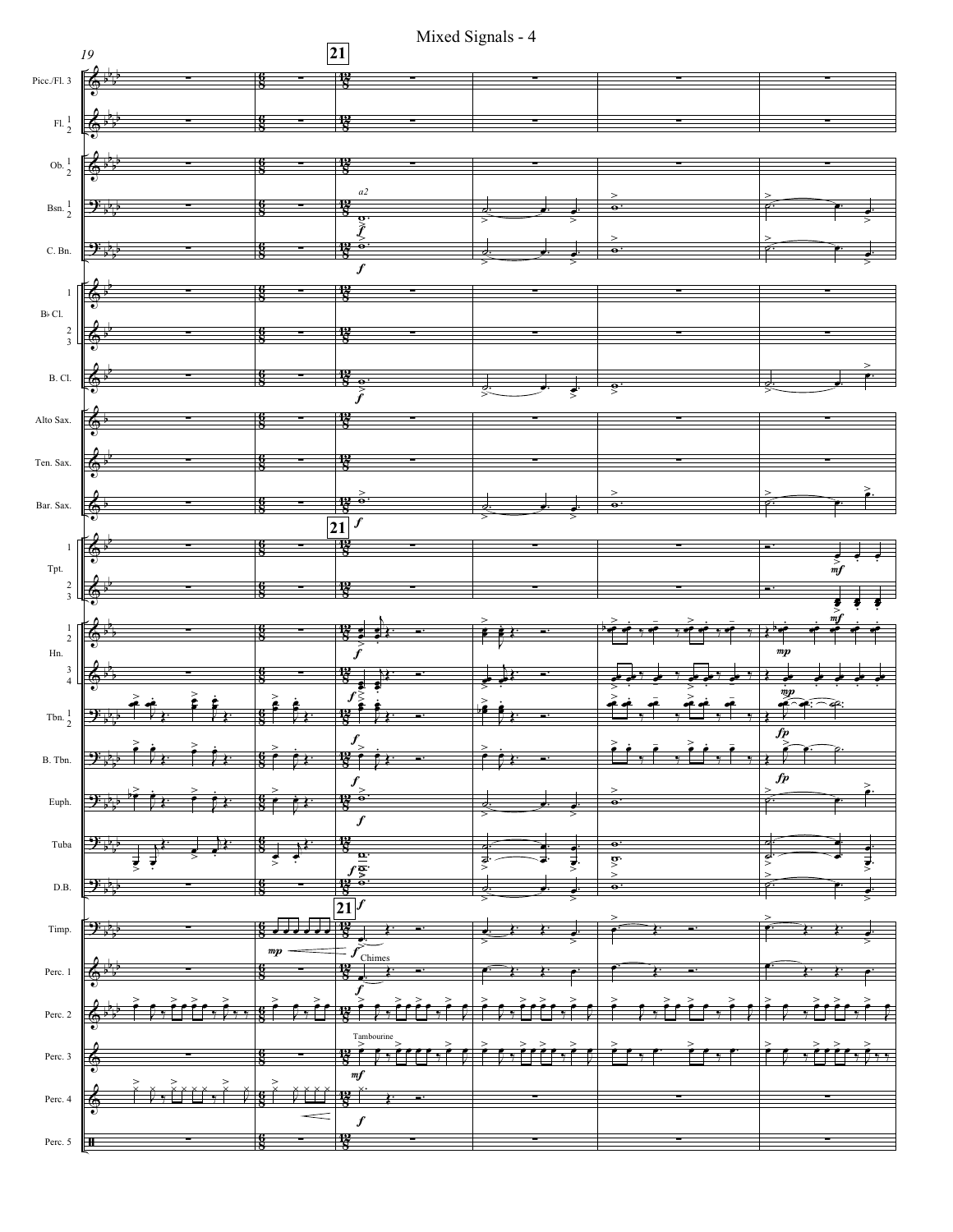